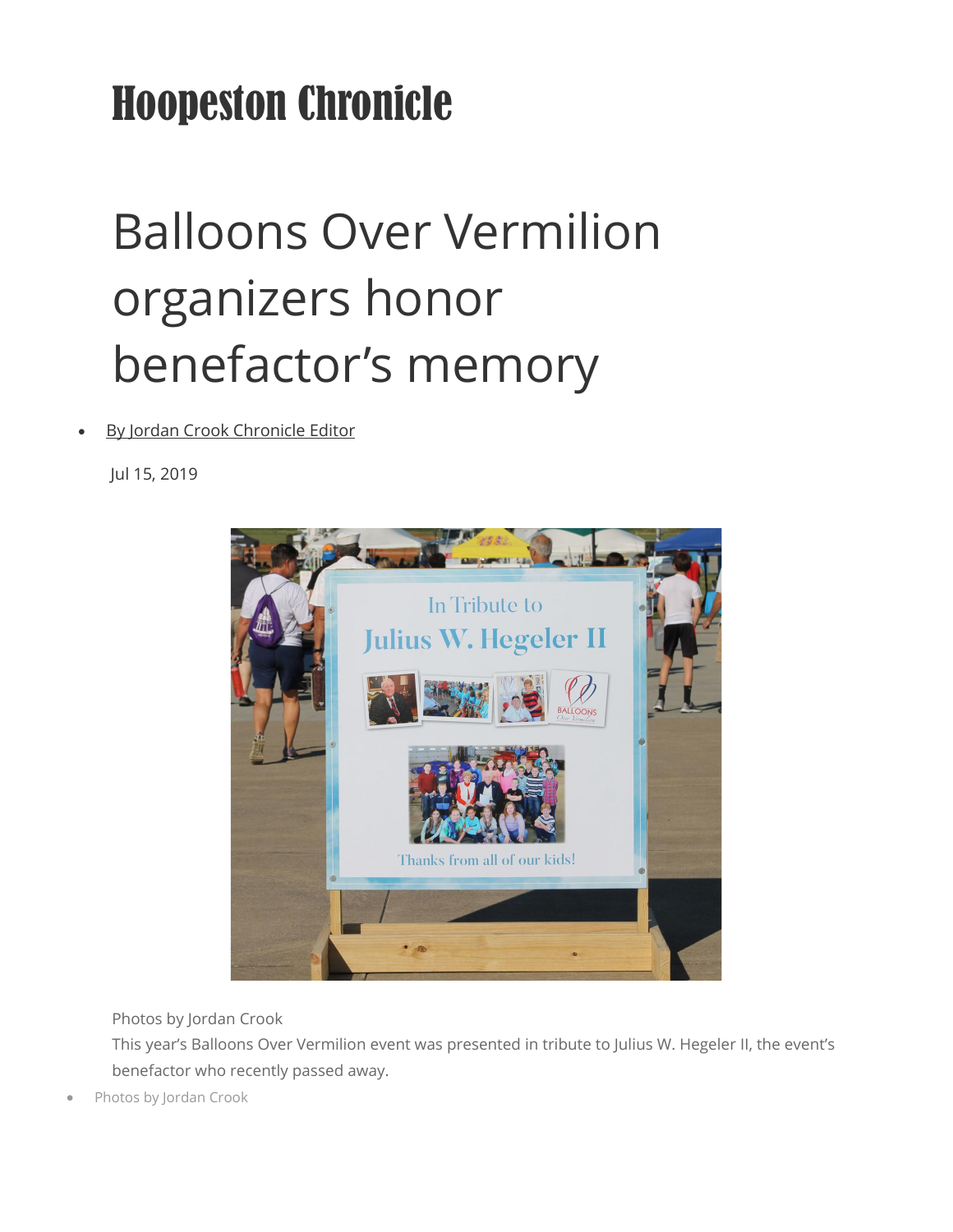

Members from American Legion Post 210 present the colors during the opening ceremony of this year's Balloons Over Vermilion celebration Friday.



The Danville Barbershop Chorus performs during the opening ceremony of the Balloons Over Vermilion celebration Friday at Danville Regional Airport.



"Taps" is performed in honor of Julius W. Hegeler II during Friday's Balloons Over Vermilion opening ceremony.